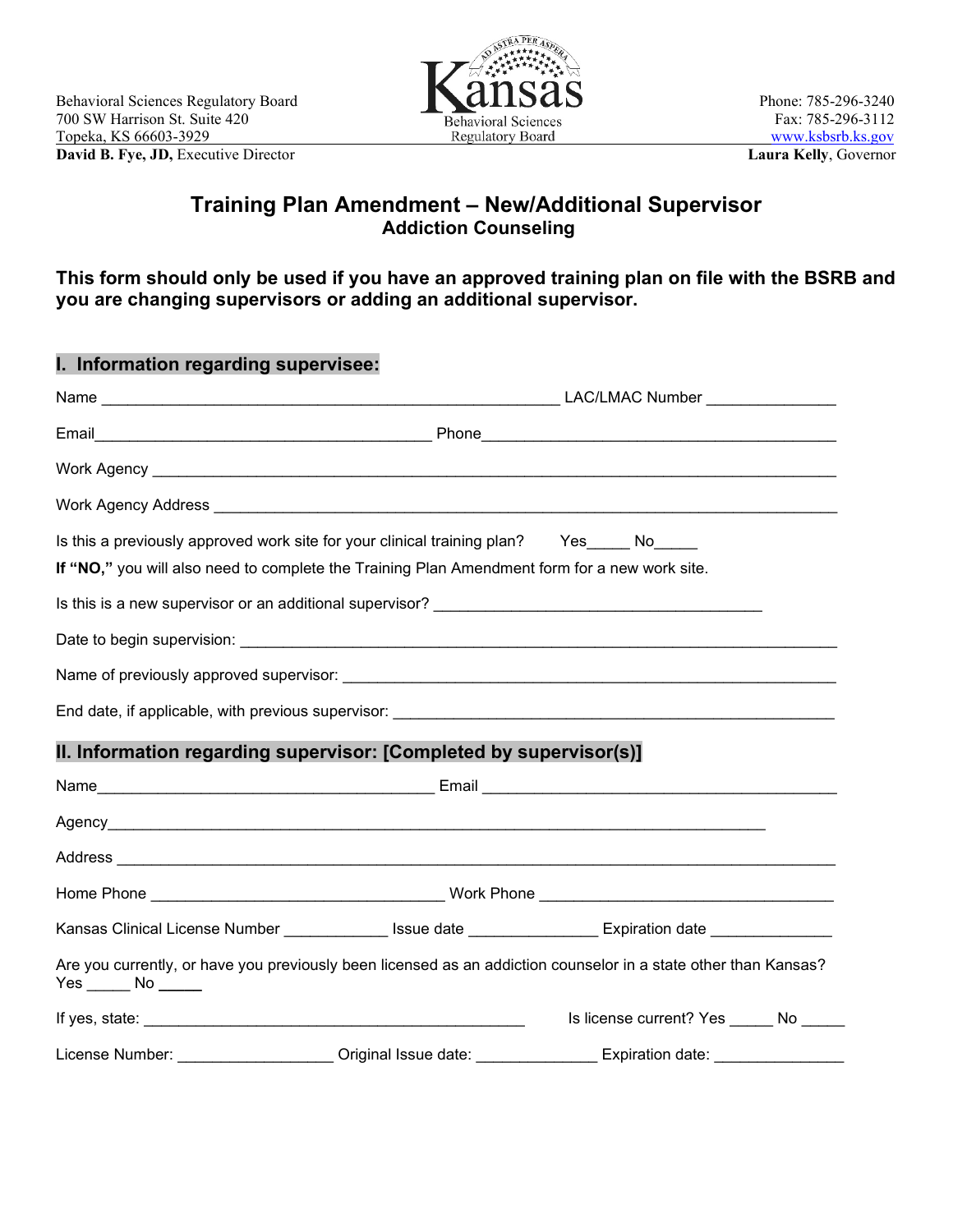| Have you practiced in a position that included assessment, diagnoses, and psychotherapy, for two years<br>beyond the date of Addiction Counselor clinical licensure?<br>If your answer is no, you are not eligible to be a clinical supervisor.                                              |        | Page 2 of 3<br>Training Plan Amendment<br>New/Additional Supervisor<br>$Yes$ No $\_\_$ |
|----------------------------------------------------------------------------------------------------------------------------------------------------------------------------------------------------------------------------------------------------------------------------------------------|--------|----------------------------------------------------------------------------------------|
| Are you currently under disciplinary investigation, sanction, or practice limitation or any other adverse<br>action imposed by a state credentialing board or professional organization? Yes _____ No _____<br>If your answer is yes, please explain fully in an attached, signed statement. |        |                                                                                        |
| III. Information regarding the supervisory relationship: [Completed by supervisor(s)]                                                                                                                                                                                                        |        |                                                                                        |
| Please read K.A.R. 102-7-6 before answering the following questions.                                                                                                                                                                                                                         |        |                                                                                        |
| A. Are you aware, as a clinical supervisor of a licensee who is seeking clinical licensure, that you<br>have full or in part, professional responsibility for the supervisee's practice of clinical addiction<br>counseling services?                                                        | Yes No |                                                                                        |
| <b>B.</b> Do you accept as a clinical supervisor of a licensee who is seeking clinical licensure, in full or in<br>part, professional responsibility for the supervisee's practice of clinical addiction counseling or<br>delivery of addiction counseling services?                         |        | $Yes \_\_No \_\_$                                                                      |
|                                                                                                                                                                                                                                                                                              |        |                                                                                        |
| 2. Do you have a dual relationship with the supervisee?                                                                                                                                                                                                                                      |        | $Yes \_\_No \_\_$                                                                      |
| 3. Do you have knowledge of and experience with the supervisee's client population?                                                                                                                                                                                                          |        | Yes No                                                                                 |
| 4. Do you have knowledge of and experience with the methods of practice that the supervisee will<br>employ?                                                                                                                                                                                  |        | Yes No                                                                                 |
| 5. Do you have an understanding of the organization and administrative policies and procedures of the<br>supervisee's practice setting?                                                                                                                                                      |        | $Yes \_\_No \_\_$                                                                      |
| 6. Are you a staff member of the practice setting?                                                                                                                                                                                                                                           |        | $Yes \qquad No \qquad$                                                                 |
| If your answer is no, please answer the following five questions:                                                                                                                                                                                                                            |        |                                                                                        |
| A. Is the extent of your responsibility for the supervisee clearly defined in terms of client cases<br>to be supervised?                                                                                                                                                                     |        | Yes No                                                                                 |
| <b>B.</b> Is the extent of your role in personnel evaluation within the practice setting clearly defined?                                                                                                                                                                                    |        | Yes No                                                                                 |
| C. Is the responsibility for payment of supervision clearly defined?                                                                                                                                                                                                                         |        | Yes No                                                                                 |
| <b>D.</b> Is the supervisee paying you directly for supervision?                                                                                                                                                                                                                             |        | $Yes$ No $\_\_\_\_\_\$                                                                 |
| <b>E.</b> Do you maintain responsibility to the client and the practice setting?                                                                                                                                                                                                             | Yes    | No                                                                                     |